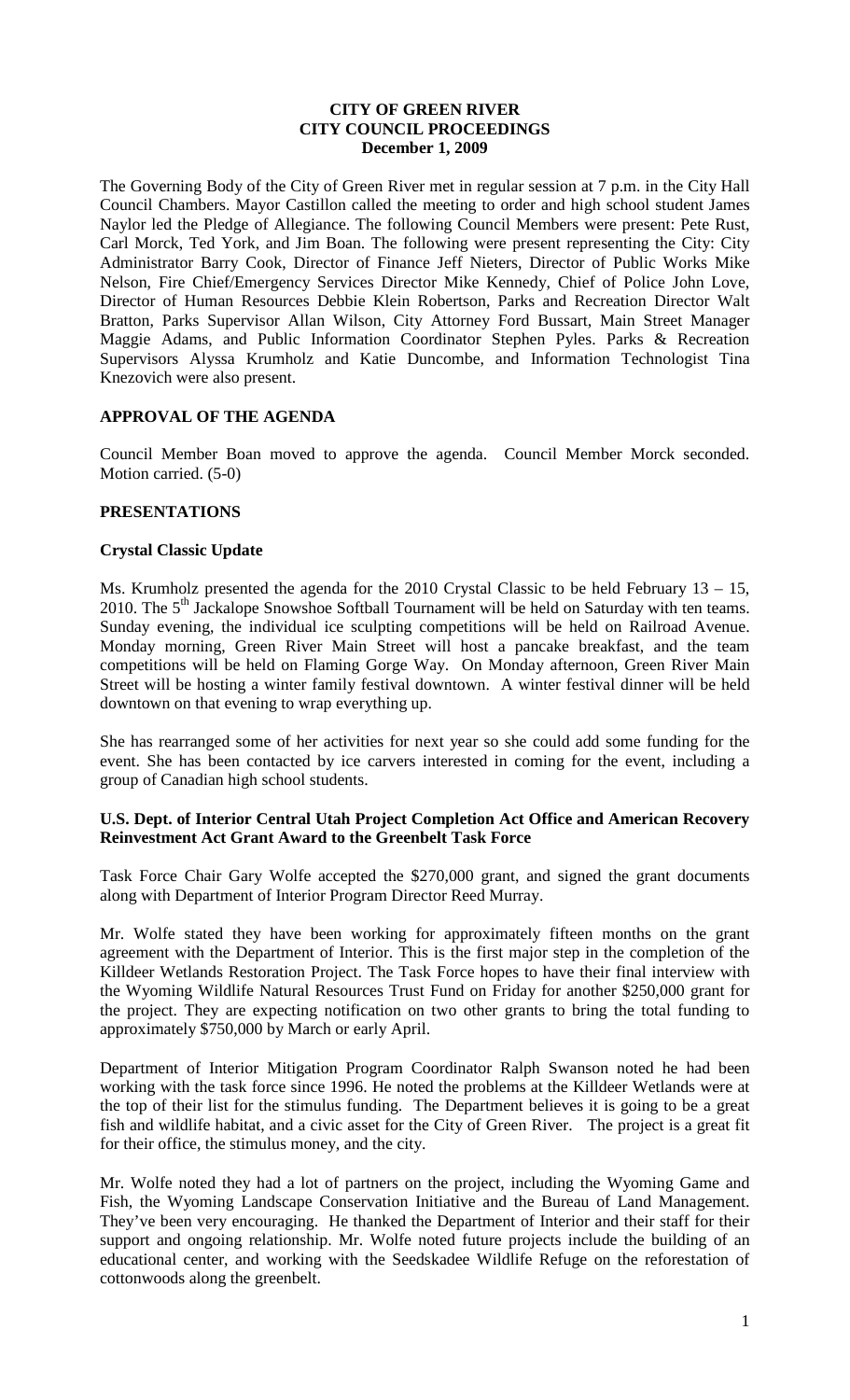## **Sweetwater County Board of Realtors Charity Committee**

Realtor Cheryl Jensen thanked the city for their support of the annual "Boo Bash" which raised approximately \$4,000 that will be distributed to organizations in Green River such as the Food Bank, Toys for Tots, and the Green River Fire Department. She also thanked Mr. Bratton and the Parks and Recreation Department. They were absolutely awesome with their advice and help in making the event successful.

# **PROCLAMATIONS**

### **National Honor Society**

National Honor Society President Daniel Pacheco read the proclamation, and Mayor Castillon declared December 7-11, 2009, as National Honor Society Week.

## **CITIZEN REQUESTS AND OTHER COMMUNICATIONS**

Mayor Castillon noted the Cowboys Against Cancer promotional tool and fundraising gorilla, Dooley, was at City Hall for this week. He was sent to the city by Mayor Kaumo from the city of Rock Springs. Dooley will be sent to the county commissioners next.

## **PUBLIC HEARINGS**

*Concurrence with De Minimis Finding for the FMC Park Bridge Replacement under Section 4(f) of the Transportation Act*

Mayor Castillon opened the hearing at 7:26 p.m.

Mr. Cook noted the project involves replacing the existing bridge with a new bridge on new alignment, immediately south of the current location on the Green River, and the reconstruction and paving of the road approaches to the bridge. This will not result in any adverse change, in the city's opinion, to the activities, features, or recreational attributes which are important to the purpose or functions that qualify the resource for protection as a city park, and thereby protection under Section 4(f) of the Transportation Act. Based on those findings, it is the Federal Highway Administrations current intent to make a de minimis finding under Section 4(f).

Basically, a small portion of the park land will be used for a new alignment and road for the new bridge, and the federal government requires a public notice of that intent. The mayor will sign a letter in concurrence with the finding to the Wyoming Department of Transportation. The project is funded by the Wyoming Department of Transportation Bridge Program with a local match from the city. This project has been ongoing for about six years, construction documents are being prepared, and the project is scheduled to be bid out this winter. He hopes the bridge construction will take place this summer.

Mayor Castillon closed the hearing at 7:28 p.m.

## **RESOLUTIONS**

#### **Budget Modification for a Crack Router**

**R09-86:** A resolution for the Governing Body of the City of Green River, Wyoming, to approve a modification in expenditure authority in the General Fund to move money in the Public Works Department – Streets Division for a Crack Router in the amount of \$4,135.

Council Member Rust moved to approve the resolution. Council Member York seconded. Motion carried. (5-0)

#### **2009 Farmers' Market Reimbursement Grant**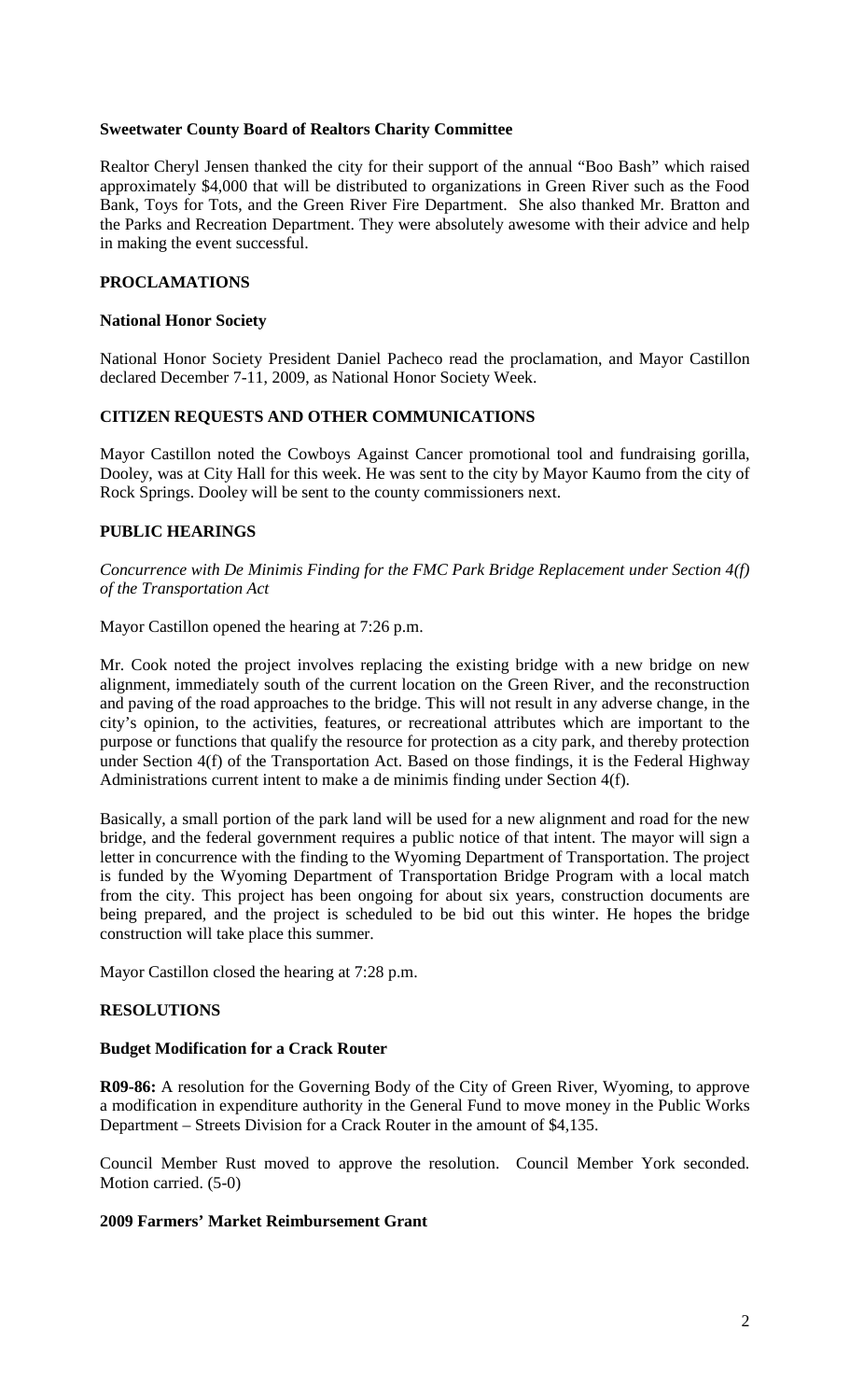**R09-87:** A resolution by the Governing Body of the City of Green River, Wyoming, approving the submittal of a Wyoming Business Council Farmers' Market Reimbursement Grant through Green River Main Street for funds not to exceed \$400.

Council Member Boan moved to approve the resolution. Council Member Rust seconded. Motion carried. (5-0)

## **Budget Modification for the Whitewater Park Reconstruction Project**

**R09-88:** A resolution for the Governing Body of the City of Green River, Wyoming, to approve a modification in expenditure authority in the Capital Projects Fund for a project overrun on the Whitewater Reconstruction Project in the amount of \$6,800.

Mr. Wilson stated the overrun was due to the additional public notice publications for the spring high water issues, and the mandatory concrete testing for the project. The project can now be closed as complete.

Mr. Cook noted the contracts for the archeological work on the BLM Sections  $10 \& 12$  was less than had been budgeted, so the West I-80 Development Project has money left over that can be used to cover the overrun on the Whitewater Reconstruction Project.

Council Member York moved to approve the resolution. Council Member Boan seconded. Motion carried. (5-0)

# **COUNCIL ACTION ITEMS**

## **WYDOT Letter of Concurrence for the FMC Park Bridge**

Council Member Boan moved to authorize the Mayor to sign the letter from WYDOT concurring with the findings regarding the proposed bridge replacement at FMC Park. Council Member York seconded. Motion carried. (5-0)

## **Bid Award for Citywide Wireless Mesh Project**

Council Member York moved to award the bid, sign a contract (pending legal review), and give authorization to proceed to the Aviro Group for the first phase of the three phased Citywide Wireless Project for a total project cost of \$718,450. Council Member Boan seconded. Motion carried. (5-0)

Mr. Cook noted the governing body would need to budget funding for the next two years in order to complete the project for a total cost of \$718,450.

Mr. Nieters stated the request for bids was issued with the nonappropriation clause. The three phases were bid as one project in order to get the best price. The bid award is for all three phases for an amount of \$718,450. Each phase of the project will be completed as funding is available. At this point, there is only \$241,763 available for phase one, and that is all the governing body is committing too.

Mr. Bussart stated the contract would be drafted with a nonappropriation clause, because the city doesn't have the finite resources in the way of revenues. Without the revenues the project can't be completed.

# **Contract for Volleyball Clinics**

Council Member Rust moved to enter into a contract for services with Dream Big Volleyball Clinics in the amount of \$250. Council Member York seconded.

There was discussion on contributions to other organizations and individuals, and the services they performed for the city. They also discussed a policy with guidelines to help the governing body decide on which activities they should fund instead of taking each request on a case by case basis.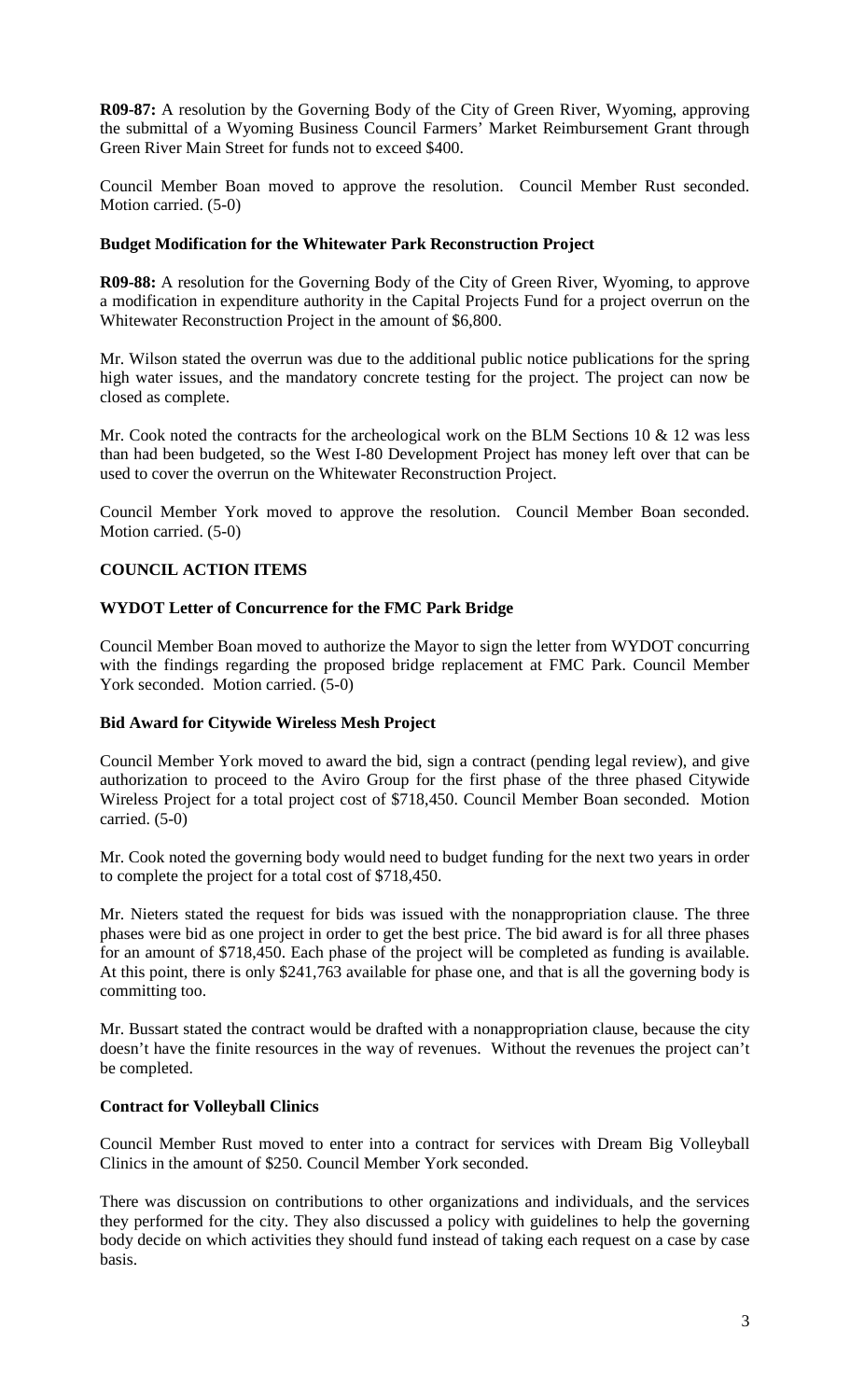Mr. Cook reminded them the council had already expended 90% of the FYE 2010 Council Special Projects funding.

Motion carried. (5-0)

# **CONSENT AGENDA**

Council Member Rust moved to approve the following consent agenda items. Council Member York seconded. Motion carried. (5-0)

- Approval of the submittal and receipt of a *Champions for Healthy Kids* grant from the General Mills Foundation in the amount of \$10,000.
- Authorization to release the retainage to All Around Recreation for the Playground Replacement Project for Hoover, Apache Trail, Medicine Bow and Centennial Parks, after the 41-day advertising requirement, and subject to no legal claims against the vendor.
- Authorization for the Parks and Recreation Department to apply for and receive funding for a 2010 Sweetwater County Travel & Tourism Board Grant for the Green River Mountain Bike Park grand opening and ribbon cutting event for an amount up to \$4,000.
- Approval of the Minutes for: November 17, 2009
- Financial Reports and Payment of Bills: *Outstanding Invoices* = \$323,337.17 *Prepaid Invoices* = \$131,677.24 *Payroll Expenditures* = \$437,165.46 *Pre-authorization Payments* = \$755,000.00

# **CITY ADMINISTRATOR'S REPORT**

Mr. Cook:

- Stated the deadline for the five property owners on Montana Way to respond about the electrical work for the pump station on the FMC Road area had come and gone. Only one property owner responded with an answer of no. Therefore, the public works staff will be directed to work with Rocky Mountain Power for the installation of the overhead line to the area along FMC Road.
- Stated the Viaduct Project will go out for bid in December for Phase I with funding from WYDOT.
- Reviewed the topics for the December workshop.
- Noted he participated in a conference call last week with the WAM Task Force to set funding priorities for the budget session which starts in February. Their highest priority is the local governments (Revenue Sharing) funding between cities, towns, and counties out of the Mineral Royalties and Severance Tax monies. They are looking for a formula for local funding that will go directly to all cities and towns, and also for consensus capital projects funding. They are also looking for new areas to receive revenue, i.e. the tax increment financing.

The bottom line, things aren't looking so good. He will be attending a conference call tomorrow on the governor's budget. He noted the select committee for funding of local governments was directed to come up with some recommendations for funding. The committee spent two years trying to come to a consensus. In November, they directed cities and towns be considered state agencies, that means all *(Revenue Sharing)* requests for funding will have to be addressed to the Joint Appropriations Committee. So, the city of Green River will have to go before them to make its case just like any other state agency.

Mr. Cook noted they will take a 60% cut in revenues for direct appropriations. There will be no funding for consensus block grants or State Land and Investment Board emergency